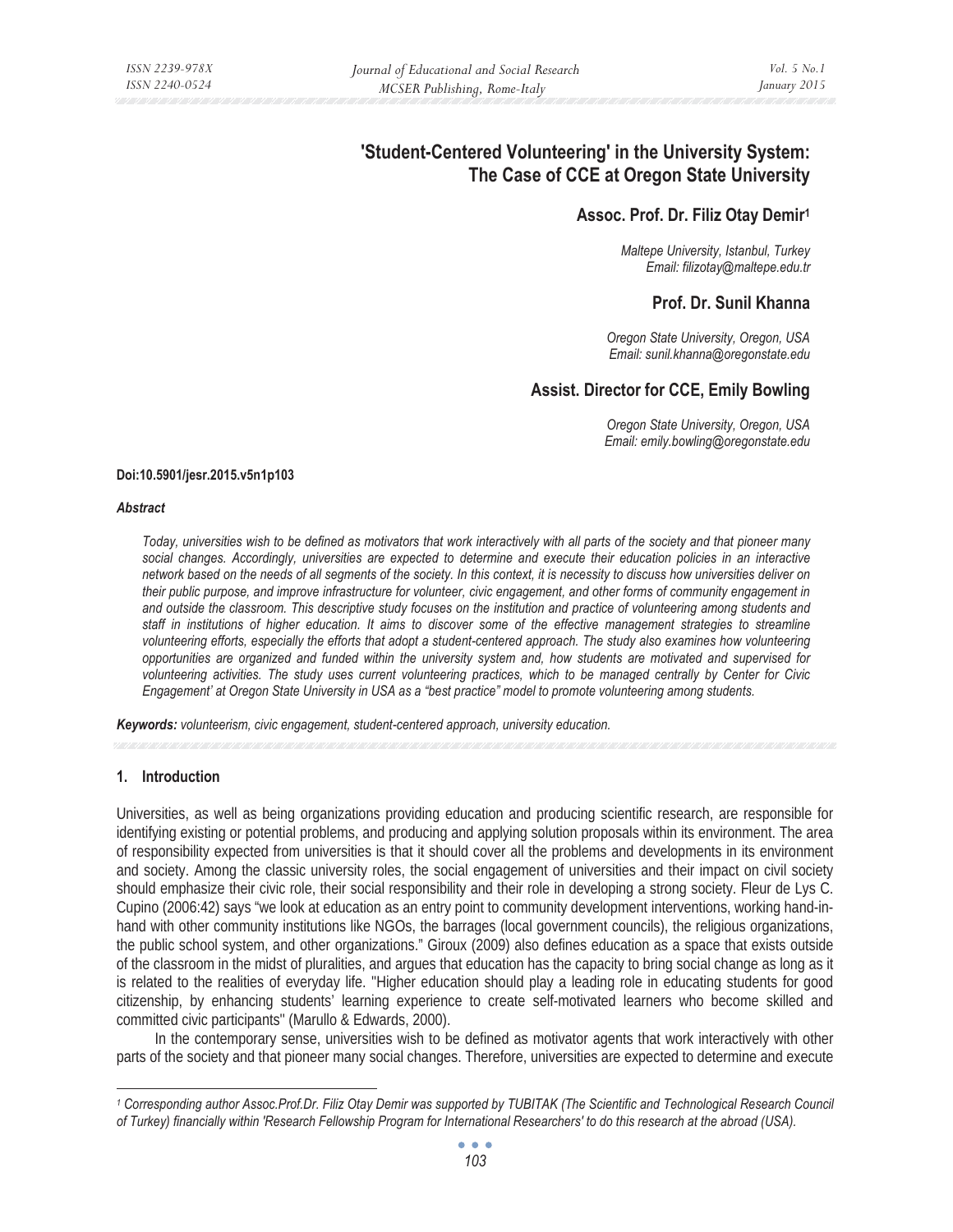their education policies in an interactive network based on the needs of all parts segments of the society including industry. Importance of the relationship between the community and university becomes apparent in the process of developing standards to ensure the compatibility of higher education with the European Union standards. The last of the relevant EU declarations, Bologna Declaration, sets up specific targets and defines these targets with reference to certain processes. "Declaration ends with the decision of strengthening higher education through cooperations among governments and European NGOs that operate within the area of education" (Süngü, 2008). It appears that different education plans redefined by Bologna declaration requires interaction among different sections of the society. Especially volunteering activities and social projects are significant opportunities for universities with regard to working with the communities and contributing to the society. By embracing a student-centered approach, universities will encourage and guide their students to create independent social projects and take responsibility by volunteering for related works, and in turn provide students with opportunities to develop civic knowledge, literacy, skills, and values in order to lives as active citizens engaged in issues of public concern. University students working as volunteers make enormous contributions to their communities, to charitable and cultural organizations, and to individuals who depend on their help.

Cultural, economic and political contexts effect the size and scope of the non-profit sector and the amount and type of volunteering. Practices of student volunteering are also influenced by these factors. In many Western countries, particularly in USA, England and Canada, the non-profit sector has developed and the knowledge and experience regarding volunteering activities has advanced; therefore, volunteering activities in universities in these countries have gained a formal structure. At Oregon State University, USA, volunteering activities have already been established. Many remarkable volunteer and philanthropic works are being carried out by both the independent student organizations and the Center for Civic Engagement (CCE). Volunteering structure and the CCE, in which co-curricular civic engagement activities is centralized, function as an umbrella for all of the non-credit bearing volunteering activities in Oregon State University. The CCE facilitates many activities that create awareness in order to increase students' civic and community involvement; and make them think about how they can contribute to and participate in activities, and even create their own activities. Moreover, the Center manages and supports volunteering activities by taking over the responsibility for informing students on volunteering, directing students to communities and organizations that are in need of volunteers, bringing community representatives and students together, monitoring and bettering the process and facilitating student participation. This study offers a detailed case analysis with regard to the student-centered volunteering structure and activities managed by the CCE in Oregon State University, and how they are established and managed. The analysis will contribute to an important study since it will provide a successful benchmark for volunteering activities and offer a means of sharing experience. It is significant for academicians who study on university education and student volunteerism also audiences who relevant of volunteering, civil engagement and social responsibility.

# **2. Context of the Case**

# *2.1 What is volunteering?*

Volunteering is an activity focused on helping others, it does not require any obligation, and it is not done for pecuniary gain or materialistic aims. Volunteer work is defined as "unpaid volunteering work provided to parties to whom the worker owes no contractual, familial, or friendship obligations." (Tilly & Tilly, 1994: 291). Consistent with the literature, volunteer work is seen as a productive activity that involves giving time freely for the benefit of others and as "the contributions of services, goods or time to help accomplish some desired end without substantial coercing or direct remuneration." (Smith, 1981: 33). Volunteerism involves long-term, planned, prosocial behaviors that benefit strangers, and it usually occurs in an organizational setting. (Penner, 2002:59). For university students, volunteerism involves non-compulsory, unpaid, externally oriented, formal activities taking place inside and outside the university setting.

# *2.2 Types of volunteer organizations and programs*

Volunteer Organizations and Programs are categorized using five criteria (organization functions; organizational structure; organizational demographic; organizational composition; and institutional sponsorship) by Fisher and Schaffer (1993:29-32), details of which are provided below: Organization functions focusing on the volunteer program activities and defining its mission and purposes are classified in three groups: public-oriented; product-oriented; and serviceoriented. Public-oriented functions, just as in many other education programs, aims to improve the target group. Fundraising programs or charity drive (medicine, book, food, clothes etc.) programs serve as an example of product-oriented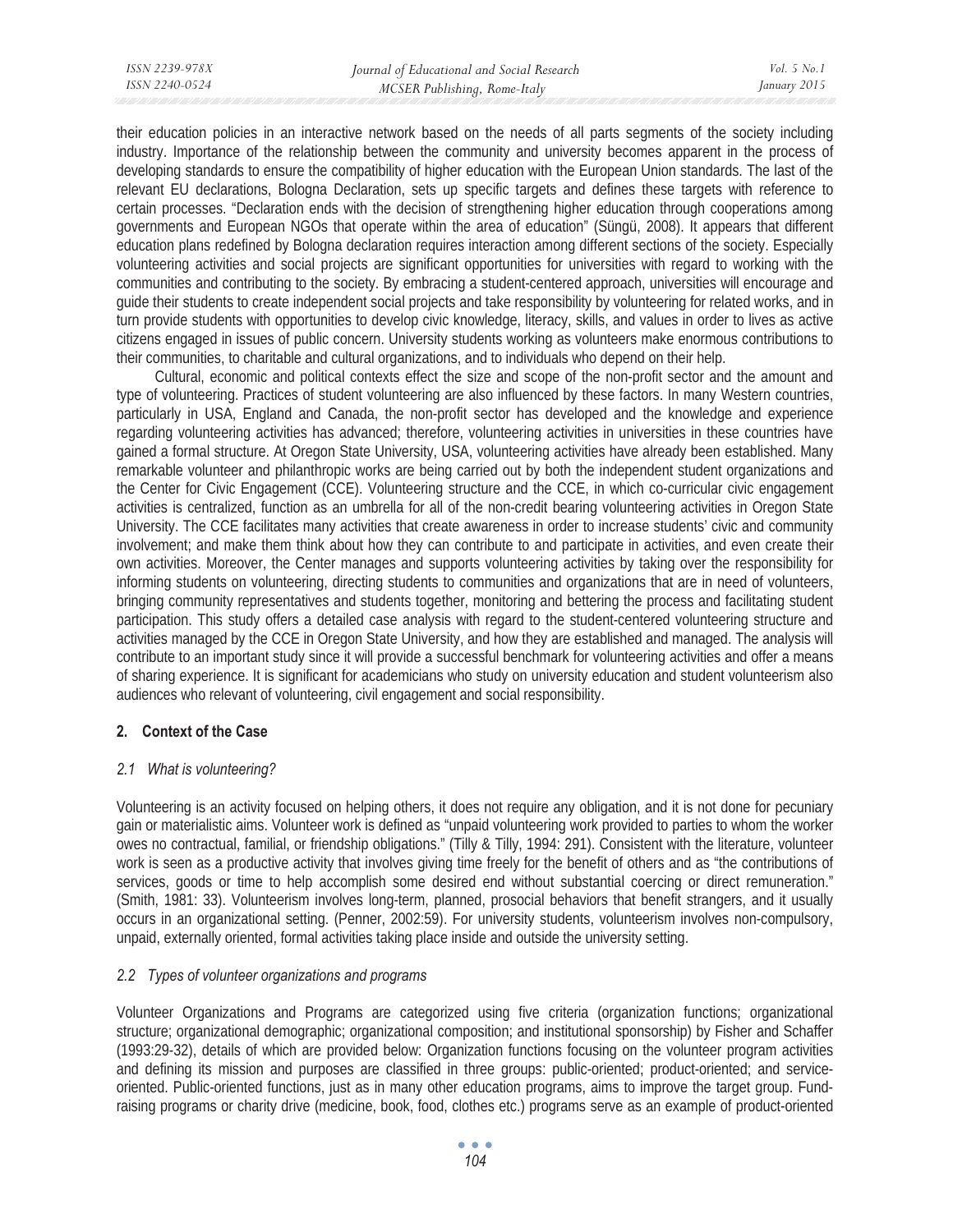| ISSN 2239-978X | Journal of Educational and Social Research | <i>Vol.</i> 5 $No.$ 1 |
|----------------|--------------------------------------------|-----------------------|
| ISSN 2240-0524 | MCSER Publishing, Rome-Italy               | January 2015          |
|                |                                            |                       |

functions. Service-oriented functions, on the other hand, include hospital services, or immediate services such as providing food and accommodation for the homeless. Another way to classify the functions of volunteer organizations is in terms of who is helped or served by the activities of volunteers: elderly, children, teenagers, women, special populations (ethnic minorities or persons with specific disabilities), or the general public. Organizational Structure criterion is explained using sub-criteria which are, the institutional framework; the staff structure; and the institutional affiliation. Institutional framework focuses on whether volunteer programs are established as independent structures or as a part of another institution. Staff Structure category deals with the paid and non-paid employees, their ratios and numbers in the organization. Organizational structure also differs by institutional affiliation. Whether or not the organization has other affiliations is considered a structural characteristic. (Fisher and Schaffer, 1993:29-32). Other ways to characterize organizations are 'Organizational Demographics', 'Organizational Composition' and 'Institutional Sponsorship'. Organizational demographic criterion deals with characteristics specific to the organization such as the number of the volunteers in the organization, budget, location and the age of program. Organizational Composition is in terms of their participants. Some volunteer organizations prefer to work with specific groups as volunteers, while others might be willing to work with all candidates. Institutional Sponsorship criterion is based on whether organizations are supported by any private sector, government and religious organizations, or the third sector.

## *2.3 A typology of volunteer roles*

Two basic types of service were recognized in the volunteerism: *Administrative and operational*. The most frequently mentioned is the administrative volunteer who serves on a committee or board of directors, and who participates at the 'policy level' in the planning determination and evaluation of the board framework (Naylor, 1973: 25). There are many operational roles such as creating organization bulletin, execute fund-raising campaigns, working individually with groups for which services are provided, and manage office duties. The distinguishing factor in the work of operational volunteers is the supervision of their work by staff (Naylor, 1973: 25). Considering of the supervision by staff' factor, it could be easily foresee that university students would assume operational roles in communities, and they would be included in a training program by their staff or senior volunteers. They would have to wait until they have required experience in order to undertake administrative roles. Naturally, for seasonal or one-time volunteers these requirements would not be in question. In independent student organizations established to execute volunteering activities in the university system, university students may assume both administrative and operational roles.

## *2.4 Why university students 'should' volunteer*

Volunteer motivations subject-matter is a very complicated and intriguing area with many reasons. Fischer and Schaffer (1993: 43) identified eight categories of motivations: altruistic, ideological, egoistic, material/reward, status/reward, social relationship, leisure time, and personal growth motivations. Huston et al. (2010:353) categorized clustering motivations to volunteer under three headings, namely 'altruism', 'egoism', and 'investment in human capital'. *Traditionally volunteer motivations have been assumed to be altruistic. The evidence in the last 30 years proves the existence of a motivational shift in societal and individual trends towards egocentrism and self-development. People are now seeking growth and self-satisfaction from their volunteer experiences, in addition to the more traditionally hypothesized motivations of helping others.* (Sergent and Sedlacek, 1990: 255).

''Due to increasing pressure and competition to achieve that youth face today, especially in North America, the payoff of volunteering and its use in resume building may be a powerful drive that can dominate other motives in the decision to volunteer'' (Handy et al., 2010). Menchik and Weisbrod (1987) said that individuals engage in volunteer activities to raise future earnings on the labor market. In other words, volunteer practices not only present benefits in terms of professional experience but also act as significant supporters in acquiring social contacts to be used in the future. The motivations defined as extrinsic reasons or investment in human capital and their social network.

## **3. Methodology**

The study is organized as qualitative document scanning (web sites of the Center of Civic Engagement, handouts of volunteering opportunities, posters, reports, newsletters, promotional films, photographs, presentations provisions, communities' posters and bulletins, etc.) and interviews with volunteer managers and student staff members of the Center for Civic Engagement. The data collection process was accomplished in August 2014. At this study, mixed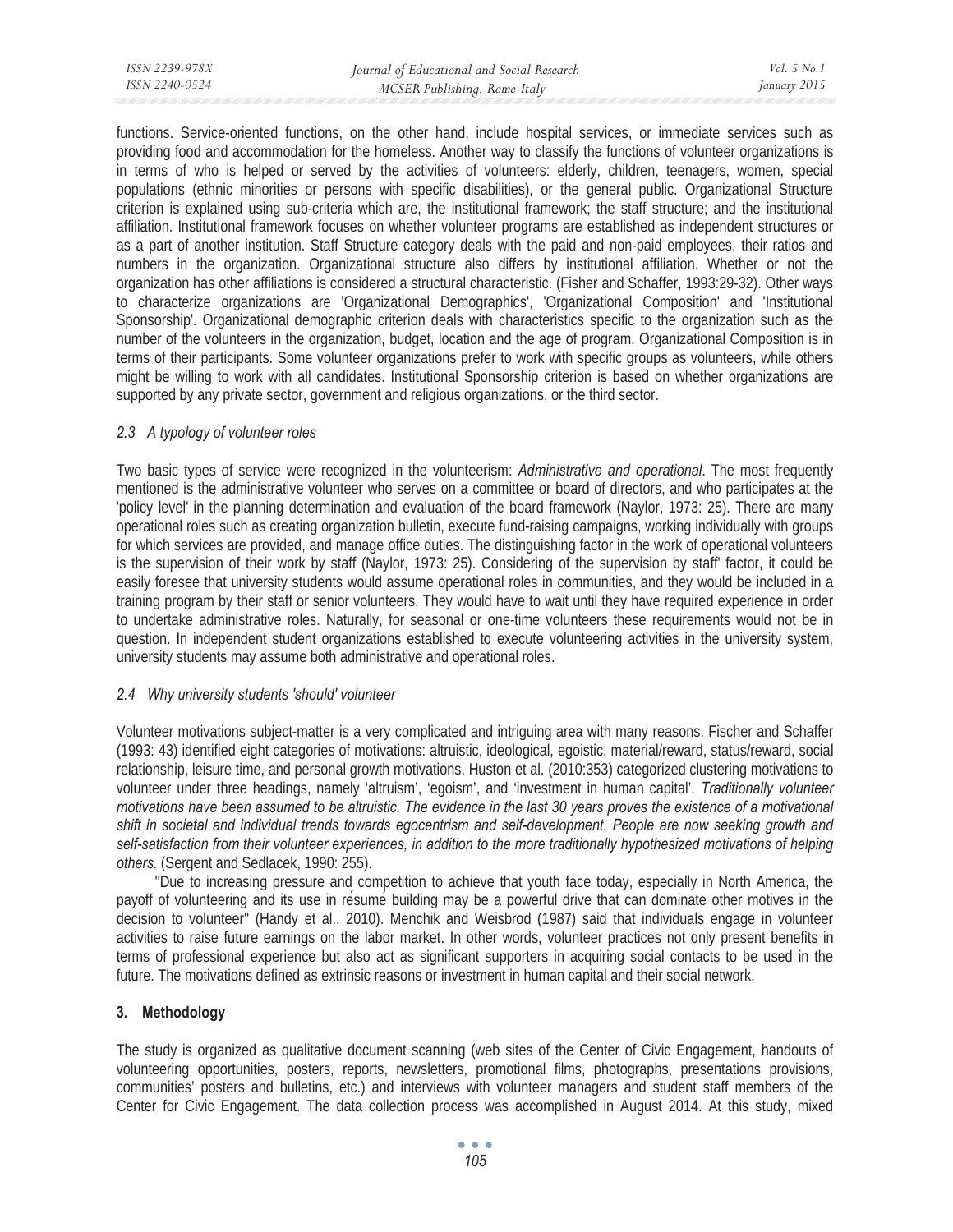methodology which composed of document scanning and interview was chosen to describe of the case profoundly, and to aimed to avoid taking superficial approaches.

## **4. The Case of the Center for Civic Engagement (CCE) at Oregon State University (OSU)**

This study, which aims to create a better understanding of student-centered volunteering structure in OSU, presents its findings in two main sections. The first section focuses on Civic Engagement Education Model, and aims to explain how this education model is carried out in OSU through the CCE. The second main section, on the other hand, illustrates the relationship between communities and the CCE, how the projects carried out in collaboration with communities supported by the CCE, and how student engagement works.

## *4.1 Civic engagement notion of CCE*

The CCE explains the civic engagement notion based on two definitions by Barbara Jacoby and Thomas Ehrlich. These two civic engagement definitions and the CCE's mission are mentioned below:

*''Civic engagement means working to make a difference in the civic life of our communities and developing the combination of knowledge, skills, values, and motivation to make that difference. It means promoting the quality of life in a community, through both political and nonpolitical processes'' (Ehrlich, 2000). "Civic engagement is acting upon a heightened sense of responsibility to one's communities. This includes a wide range of activities, including developing civic sensitivity, participation in building civil society, and benefiting the common*

*good. Civic engagement encompasses the notions of global citizenship and interdependence. Through civic engagement, individuals—as citizens of their communities, their nations, and the world—are empowered as agents of positive social change for a more democratic world" (Jacoby, 2009).* 

The Center for Civic Engagement's mission is to facilitate students' engagement with communities that promote shared knowledge and inspire positive change and societal contributions. In partnership with community-based organizations, the Center for Civic Engagement (CCE) facilitates meaningful service, community engagement, and educational programs. Thus, the Center for Civic Engagement strives to: engage students in service, philanthropy, and activism based work; meet diverse community-identified needs; create positive change in local and global communities; enhance students' knowledge of self and sense of place; inspire students to have a heightened sense of responsibility for the communities around them; provide experiential learning opportunities, and foster active community engagement and social responsibility (CCE's mission description). The CCE includes "inspire positive change in local and global issues" in its mission definition, which refers to a wide range of scope and explains civic engagement notion thoroughly in six different categories. The first of these and the most popular one is community service and volunteering. Community service and volunteerism addresses the immediate needs of local social and ecological communities; Community development identifies and increases the human or economic assets of a community through philanthropy and fundraising, community building, civic leadership, grassroots alliances and other means. Activism mobilizes influence on public policy through formal political channels, advocating for a cause, protests, or simply stay politically involved by voting. Scholarship covers intellectual contributions that improve conditions in communities (curricular courses; community-based research; community engaged scholarship, and blogs). Self-identity work increases personal capacity to contribute to improving community conditions. Civic professionalism / vocational choice, is engaging in a profession, career, or research that serves the public interest and has community or societal benefits.

The Center for Civic Engagement focuses on three main subjects related to its detailed definition of mission. These are: ''*Direct Service''; ''Philanthropy and Giving''; ''Activism and Advocacy''*. These three interactive subjects are defined as below:

*Direct service* is about hands-on involvement and taking action to address issues of immediate need or concern. Direct service can be one-time only projects, an on-going commitment, working with a group, or working individually. Some organizations are considered '*direct service providers*,' meaning their mission is to meet people's immediate needs, such as food, shelter, clothing, or medical care. Direct service encompasses anything from visiting with the elderly in a nursing home to trail maintenance in local parks to packing food. The Center for Civic Engagement strongly encourage students to engage in an on-going basis rather than an episodic basis to allow for service work to be most meaningful for them and the community agency. *Philanthropy and activism* are some ways in which to get involved and help create change in a community. Philanthropy allows one to donate money, foods, household items, and/or time to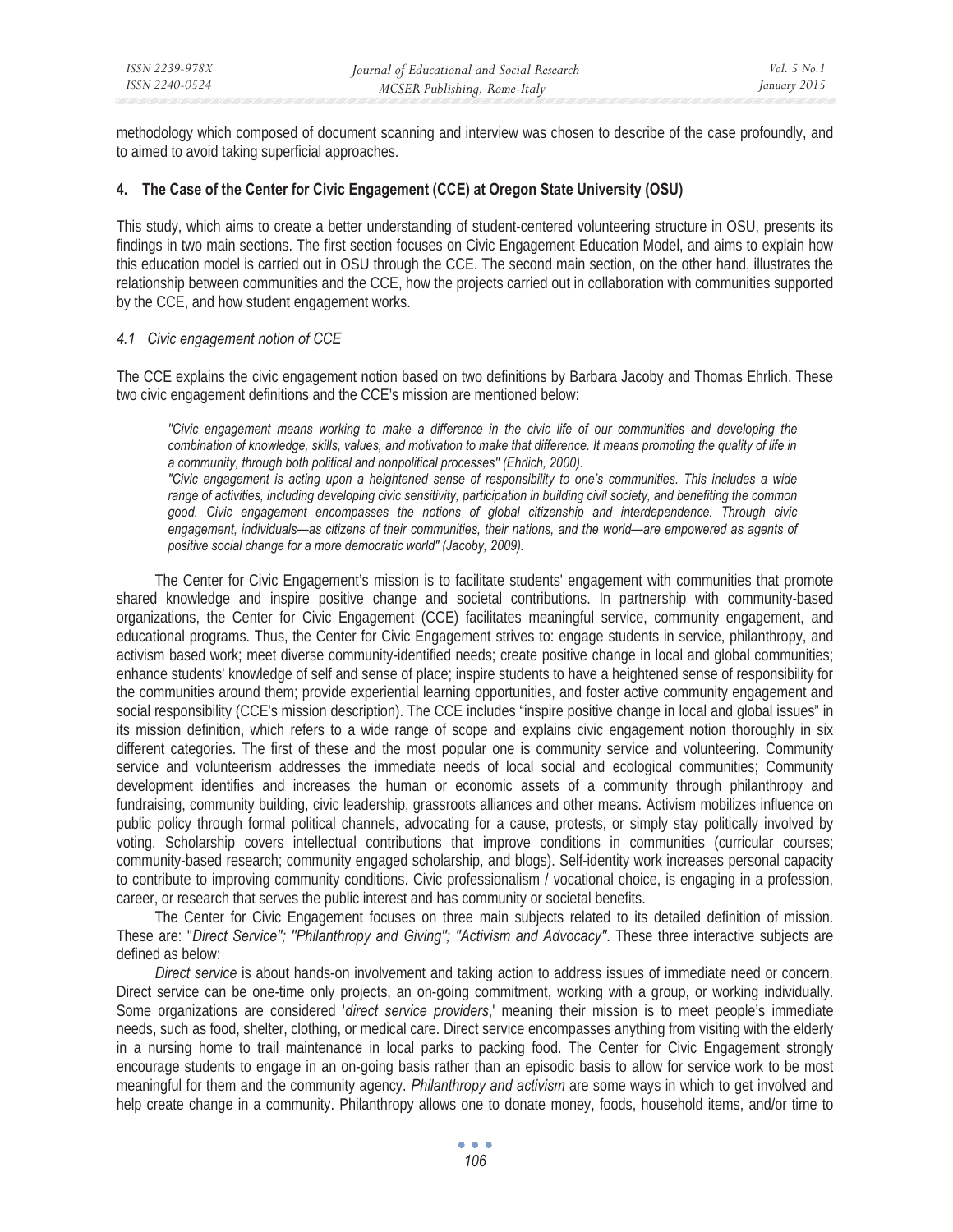| ISSN 2239-978X | Journal of Educational and Social Research | <i>Vol.</i> 5 No. 1 |
|----------------|--------------------------------------------|---------------------|
| ISSN 2240-0524 | MCSER Publishing, Rome-Italy               | January 2015        |
|                |                                            |                     |

raise money or in-kind donations to help meet community needs. One of the best ways to become more engaged in the community, being an advocate allows the students to work for changes in policy and infrastructure that can create more long-term impacts and solutions to issues of public concern. Activism and advocacy can help to provide awareness and address the root causes of community issues.

The most important function of the CCE is education-focused and is defined as "*encouraging students to think about the problems in their communities and take action and responsibility as much as they are able*". Even one-time projects might significantly change students' awareness and perspective regarding community engagement. Therefore, the definition of the CCE's main purpose and vision is explained with regard to civic engagement education. The CCE wants every student at Oregon State University to be able to answer and internalize following questions: ''What issues do you care about? What changes do you want to see in your community/world? How will you better your community and world? How will you give back to the next generation? How will you make a difference? What will you do to build a better world?'' As it is seen, OSU is working to produce civic-minded graduates and create a camps climate where all students will have the desire to be engaged in positive social change and will realize and cultivate their capacity and agency to do so.

The CCE wants to provide students with services mentioned bellow in order for its students to experience civic engagement:

*Experiential learning through annual, one time, and ongoing co-curricular community service and service-learning opportunities; Educational programming to raise awareness about issues of public concern; Individual service consultation to assist students in finding service opportunities and areas of passion; Consultation for service groups and student organizations related to community service programming, service-learning education, and reflection strategies; Networking between the Oregon State University's campuses and surrounding community.* 

Students who engage in service-learning learn vital professional skills including critical thinking, collaboration, problem-solving, reflection, and teamwork. They learn about themselves and their community. They learn about their abilities to impact change in areas of their interest. They gain a deep understanding of social issues. They build new relationships and leadership skills. There is a large body of research that documents some of the impacts of servicelearning and community service on the development of students. Students learn about the social issues and perform projects with local non-profit and community-based organizations. For example, The Alternative Breaks which organized by CCE challenge students to critically think and react to problems faced by members of the communities in which they are involved. Alternative Breaks experience encourages students to critically analyze their assumptions and mindsets through learning about the complexity and root causes of social issues. The learning occurs for students as they are asked to be willing to engage in difficult conversations, ask questions, examine their beliefs, make mistakes, and confront challenging issues. The Alternative Break Program values holistic education and creates opportunities that inspire personal growth with focus on short-term relief in addition to long-term sustainable social change. The "Hunger and Homelessness", one of the Alternative Black Trips taking place in San Francisco, is described at CCE Website as below:

*Explore the complex, multi-faceted factors at play impacting hunger and homelessness in San Francisco and learn about homelessness issues in major urban areas including the short term relief and long-term solutions that are being*  worked for and envisioned. Participants will complete service projects centered on addressing hunger and *homelessness while meeting and working alongside local visionaries who actively address these issues in their communities.* 

DOT Program, carried out by the CCE, which challenges OSU community (students, faculty, and staff) to DOT (Do One Thing to better the world), is one of the significant programs that contributes to the "civic-minded graduates" aim. DOT (Do One Thing) Program informs students that individual efforts count as well, and guides OSU community on individual opportunities. Following list gives only a few of DOT opportunities found on campus and in the Corvallis community:

*Commit to composting, recycling, and responsible consumer educations; Join the Natural Areas Action Team of the Corvallis Sustainability Coalition; Get trained to be an advocacy volunteer at CARDV (Center Against Rape and Domestic Violence); Organ and tissue donation awareness in high schools and in the community; Volunteer with Donate Life Northwest LGBTQ+ equality and education: Volunteer and take action with Basic Rights Oregon; Work to start additional community gardens that provide food to local food banks; Immigrant rights: Volunteer with CAUSA, Oregon's Latino Immigrant Rights Organization; Tutor or mentor at a local elementary, middle, or high school; Work*  with creating and promoting anti-bullying programs in schools. As it is suggested in the calls for participation mentioned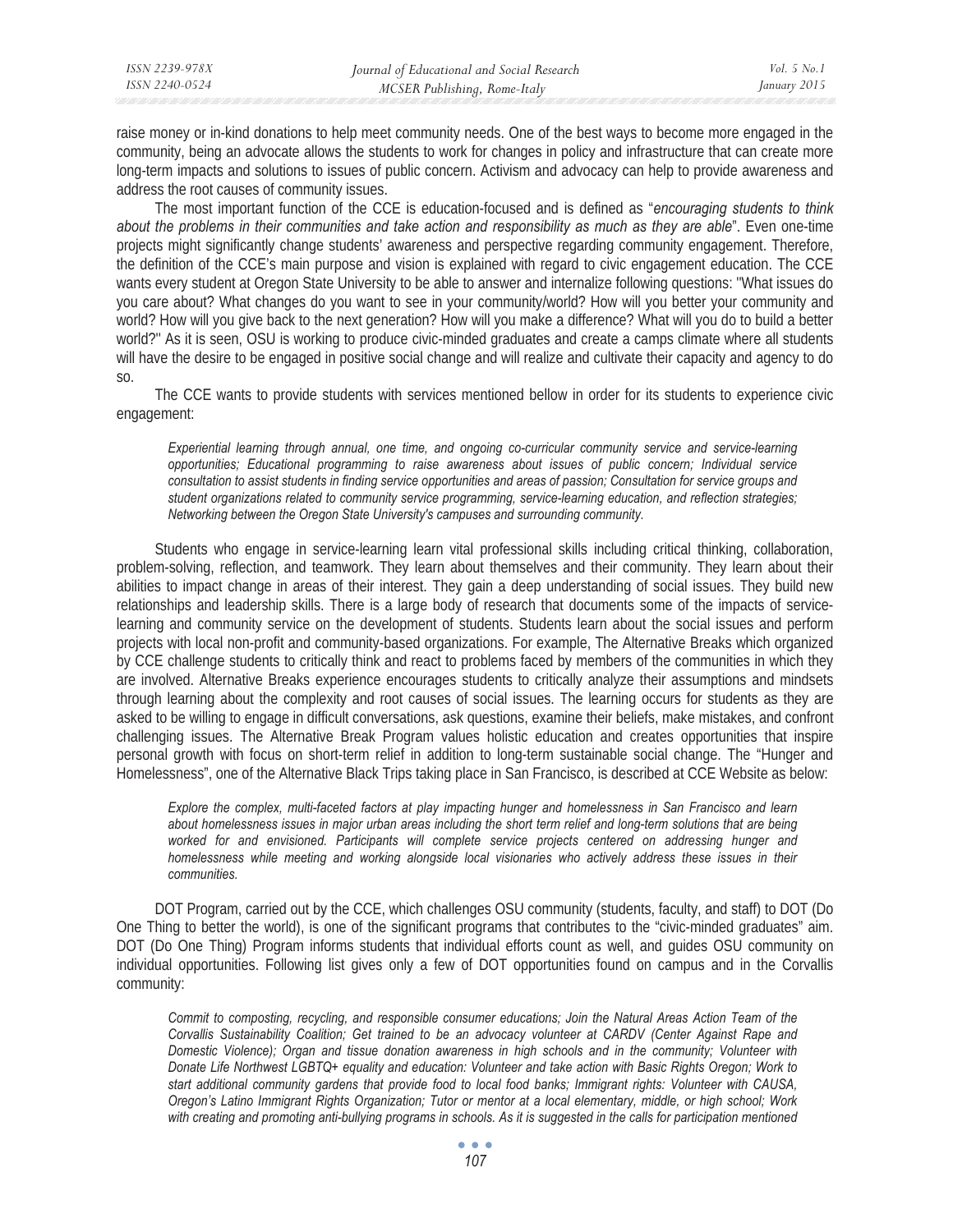*above, DOT (Do One Thing) has been placed as an awareness project covering all areas related to civic engagement.* 

#### *4.2 How to manage relationship with communities and students*

#### *4.2.1 Volunteering areas focused on by CCE*

Volunteer opportunities are organized into four main issue areas at The Center for Civic Engagement: Hunger & Poverty; Environment; Health & Wellness, and Youth & Education.

CCE, also, encourages students to explore other issue areas including: Advocacy and human rights; Animal welfare; Arts and culture; Criminal justice; Disaster preparedness and relief; Disabilities; Domestic violence and sexual assault; Economic justice; Educational equity and literacy; Emergency response and public safety; Faith-based; Gender issues; Global human rights; Globalization; Immigration; Land use and planning; LGBTQ+ rights; Racial justice; Seniors; and Veterans.

#### *4.2.2 Relationships with communities and matching with the students*

The CCE has been established in August 2011 as a follow-up organization of The Community Service Center. The CCE guides its works towards all civic engagement areas and its inheritance from The Community Service Center is being focused on community service and service-learning at present. Therefore, the CCE's relationship with other communities is quite strong due to past experiences, accumulation of knowledge, and its present network. Outreach and engagement are foundational and cornerstones for the CCE's work and mission. CCE works with 35 partners in the greater local community and had students work with about 62 different organizations including regional locations for 2013-2014. Partnerships with 56 community partners and community organizations were cultivated and maintained through CCE staff members to identify community needs and volunteer opportunities. CCE is in constant communication with local community partners to get updates needs in the areas of service, advocacy, awareness rising, and philanthropy events.

New relationships between the CCE and community organizations begin with the organization initiating contact and expressing a need to the CCE, or through the CCE hearing about a community organization and doing initial outreach via phone or a meeting. As long as the organization is inclusive of all students regardless of background or identity, the CCE works with this partner to send messages to potential student volunteers who may be interested in the opportunity. Partner relationships are maintained by two external coordinators at the CCE. External coordinators meet regularly with community partners to assess needs and keep a long-term partnership. CCE has a community partner database that manages all the information about community partners and they also post all of their opportunities on their website. Over 250 service or community opportunities posted on CCE website over the course of the year. Communities might need volunteers for one-time jobs, as well as for seasonal or long term projects. Given below is, in three domains, some of the volunteer opportunities posted on the CCE's website concerning one-time, seasonal or permanent volunteer needs.

In the newsletter published in search of volunteer teachers to work with English language learners, (Community ESOL Instructors based on public-oriented services) job description and requirements are defined as:

*One-time volunteering job description for the carnival hosted by Jefferson Elementary School is defined as: The*  carnival at Jefferson Elementary School needs volunteers to assist with the cake walk, bounce houses, face painting, *the prize room, serving cotton candy and popcorn, and carnival games.* 

Camp Korey Summer Camp has announced their search for volunteers to serve as cabin counselors for one week during camp with the newspaper below:

*Camp Korey, just 45 minutes outside Seattle, is a non-profit camp dedicated to serving children with serious and lifealtering medical conditions. We are looking for some amazing volunteers for this coming summer of 2014. Our volunteers spend a week at Camp Korey as a cabin counselor. You'll have the opportunity to help a camper catch her first fish, get messy in our camp- wide food fight, or give a camper the encourage he needs to tackle the high ropes course.* 

The CCE supports programs that have philanthropic purposes, as well as programs that provide direct service. The CCE supports such programs by guiding students towards volunteering and community engagement. Students can either personally donate for these programs, or they can support them by volunteering in events. They can also plan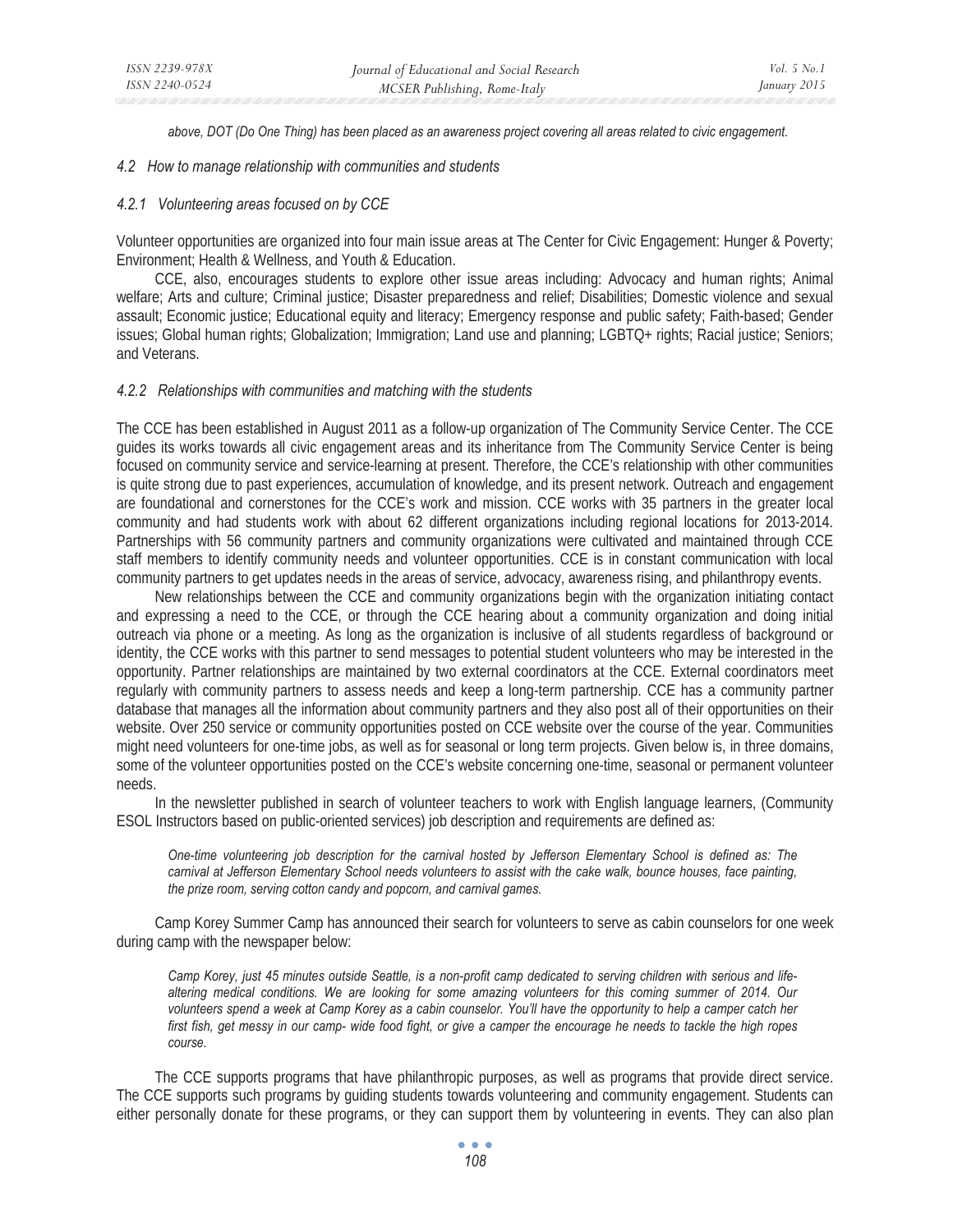events (such as campaigns) to improve motivation and raise donations, or they might work in handling the donated materials such as cleaning used clothing items, sorting them etc. In such group projects, fundraising and donation make up the two main parts.

The details of the newsletters are presented below concerning the recruitment of volunteer students for fundraising and donation events. First example is a notice posted by St. Jude Children Hospital in order to find volunteers to participate in fundraising events. The second notice is posted by the Center against Rape & Domestic Violence (CARDV) in order to find student volunteers to collect needed donations. These newsletters are below:

*St. Jude Up 'til Dawn is a nationwide student-led philanthropic program in which college students raise funds for and awareness of St. Jude Children's Research Hospital. Students participate in a year of fundraising that culminates with the Up 'til Dawn all-night challenge: find a school and register; join or start a team; set up your personal website to ask for donations; earn prizes for your fundraising efforts; stay up for good at the all-night challenge.* 

*The mission of the Center against Rape and Domestic Violence is two-fold: to provide services and support to those affected by sexual and domestic violence, and to provide education and leadership within the community to change the societal conditions that cultivate these forms of violence. CARDV is currently in need of both monetary donations and in-kind donations. All in kind donations should be new and unopened. Most needed items fall into the following categories: personal care items; household items; children's items; office supplies.* 

The Center for Civic Engagement supports communities that are focused on activism and advocacy in their needs for recruiting volunteers or student members. These communities can be local organizations as well as independent student organizations. It is found the newsletter examples posted by the *Ceasefire Oregon Education Foundation* and *RESULTS* in order to find volunteers and members. These two newsletters are below:

*The Ceasefire Oregon Education Foundation works to reduce gun violence by educating the public and providing opportunities to dispose of unwanted firearms. Volunteers can get involved in gun turning, distributing information to the public, and more.* 

*The RESULTS mission is to create the public and political will to end poverty by empowering individuals to exercise their personal and political power for change. They combine the voices of passionate grassroots activists with strategic grass-tops efforts to leverage millions of dollars for programs and improved policies that give low-income people the health, education, and opportunity they need to thrive. RESULTS focuses on three areas of advocacy: global health, global education, and micro finance and economic opportunity. RESULTS works on both domestic and global poverty issues. Consider participating in an activist skill building training.* 

When newsletters concerning direct services, philanthropic and activism areas are examined, it can be concluded that postings by communities that provide direct services are of relative majority, followed by philanthropy and giving, and activism and advocacy areas. One of the reasons for this is due to the fact that providing direct services is a more common work area as an old area of civic engagement.

## *4.2.3 Working with students as a staff or a volunteer*

The Center for Civic Engagement serves as a major student hub managing projects not only with volunteer students but also with its part-time student staff. OSU students can volunteer or work as student staff in the Center, as well as making use of internship opportunities. Out in the community, the projects are managed by student leaders who are trained by CCE, professional staff, and CCE student staff. There are 7 student staff members, 2 graduate student workers, and 1 professional staff member in the CCE who support students on the large days of service. Other student leaders and staff members are also recruited to assist with this. CCE student staff positions fall into three categories: Internal Coordinator, External Coordinator, and Marketing & Communications Coordinator. The Internal Coordinators primarily plan and implement service days and civic engagement programs as well as develop partnerships with on campus units and organizations. Internal Coordinators liaise with campus groups like student organizations, Greek chapters, and residence halls. The External Coordinators build, cultivate, and maintain campus-community partnerships and identify community needs and volunteer opportunities. The Marketing & Communications Coordinator creates the CCE weekly newsletter, maintains CCE social media, and helps to do visibility and marketing work for the CCE events.

The CCE both plans days of service and offers individual consultations for students looking to volunteer independently. For days of service, students must register through an online web form, confirm their attendance, and sign a volunteer service form along with any other forms that the community organization may require. These aspects of registration are a responsibility the internal coordinators who is the primary planner of the event and the service site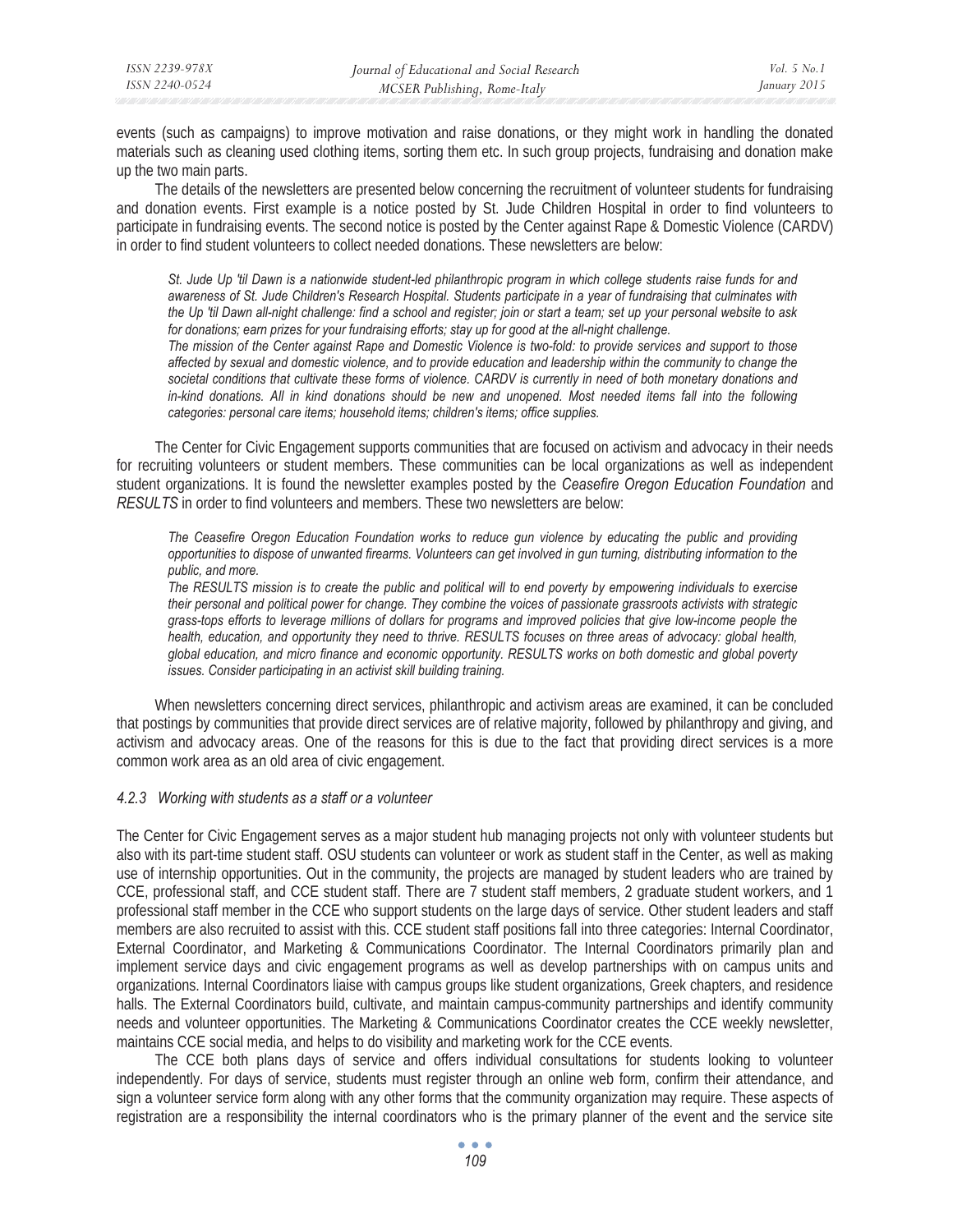leader, who is most typically a CCE staff member. Also, independent volunteers are welcome to come to the CCE for an individual consultation to assess their interests in volunteering. Most student organizations that volunteer are independent and student-led.

CCE is a resource to connect students to volunteering in the local community. In this sense, the CCE is the central volunteering hub for student affairs. CCE posts one time and ongoing volunteer opportunities and primarily serves student affairs. The second one is that CCE encourages students to get involved in improving their community through philanthropy, activism, and countless other civic engagement activities. CCE hosts events and programs that aim to build community among students and Oregon State University community members as well as within the larger Corvallis (Oregon State University's home town) community. Third, increasing participation in programs managed by the CCE. Also, CCE plans days of service and offers individual consultations for students looking to volunteer independently. For days of service, students must register through an online web form, confirm their attendance, and sign a volunteer service form.

Students can get involved in one-time events, ongoing service, or day long or week long community-based service-learning experiences through the CCE. Some are heavier on the service some are heavier on the learning. All meet community identified needs. There are no prerequisites or selection process (such as interviews or tests) in order to participate in the projects in communities or programs by the CCE. All projects in civic engagement area are open to all OSU students. However, some organizations have requirements of their volunteers relating to age, experience, or ability depending on the nature of the work that they require. When this is the case, the organization will implement its own application process or form to be signed. The CCE seeks to include all students in volunteer activities and therefore places no requirements outside those of the community organization. Factors that increase diversity is, indeed, favored since students from different schools with different cultural background and skills would enrich the volunteering activities. For example, one huge advantage of working with international students is the chance to share a broader scope of the Corvallis (OSU's hometown) community with them along with the culture of volunteering. There is not a formalized structure for volunteering that takes place within coursework and student affairs. Participating in volunteering activities help students gain experience; however, it does not grant any extra credit or scholarships. The more universal advantages of engaging in service include critical thinking skills, problem-solving, and broadening one's horizons, which may have an academic advantage. There may be studies that express a relationship between volunteering and academic achievement. It certainly gives graduates an advantage in future endeavors and is a great addition to resumes and CVs. It is absolutely important to students to provide themselves with as many opportunities and advantages as possible.

One of the biggest hardships of working with student volunteers is to maintain consistency. In order to overcome this, CCE encourages students to think critically about the impact of their service and ways in which they can shift from short-term efforts to long-term systematic change. Another huge factor in volunteer retention is appreciation. CCE strives to give volunteers a positive experience in days of service and then to express gratitude as well as express the importance of the work that they do. This encourages volunteers to remain engaged in their community and continue their great work. Therefore, CCE is looking at ways to connect the out of classroom/co-curricular service work with academic affairs and service-learning to try to provide more continuous service to community partners.

Student volunteers are engaged in both a pre- and post-project reflection session. The session before is often to frame the purpose of the session, break ice between groups, get students thinking about the purpose of their work, and debriefing students on respect guidelines when entering the community. The reflection session gets students to analyze the impact of their work and to encourage students to dedicate themselves to long-term change instead of one-time service activities. Many community organizations do their own orientation and training as well.

Also, CCE supports some events such as *Annual Nonprofit & Volunteer Fair, Earth Day, and Day of Caring Service.* These events are so important because students have opportunities to meet representatives from local and national nonprofit and government organizations representing who are seeking OSU volunteers, interns, and employees in public service and non-profit fields. It could be referred 'Day of Caring Service' for describing effects of these event. For 2014 Day of Caring Service, student volunteers helped to repair of single home of elderly resident while washing the sides of the house and scraping old paint off siding to prepare for painting during a Home Restoration project with Habitat for Humanity. Volunteers removed old and water-damaged boxes from basement, compost old plants, folded 16 rolls of paper towels for restrooms. Volunteers made 24 bracelets to contribute to Corvallis-Gondar Sister Cities Association's friendship bracelet project to send to students of Gondar, Ethiopia during our on-campus Craft 'N Care project.